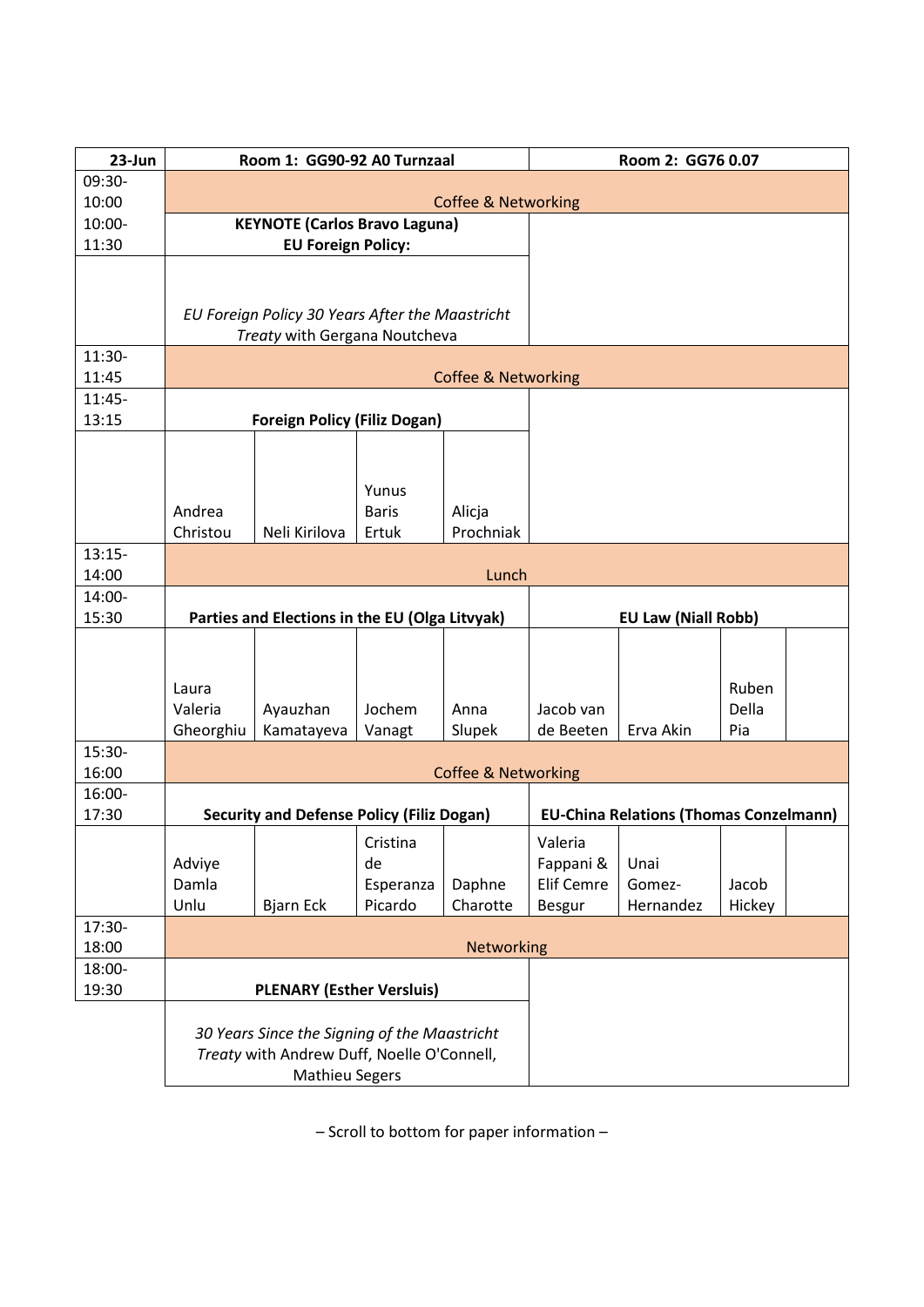| 24-Jun      | Room 1                                            |                                               |           |                                                |               | Room 2                            |           |            |  |  |
|-------------|---------------------------------------------------|-----------------------------------------------|-----------|------------------------------------------------|---------------|-----------------------------------|-----------|------------|--|--|
| 09:00-09:30 |                                                   |                                               |           | <b>Coffee &amp; Networking</b>                 |               |                                   |           |            |  |  |
|             |                                                   |                                               |           | <b>Development and International Political</b> |               |                                   |           |            |  |  |
| 09:30-11:00 | <b>European Integration (Carlos Bravo Laguna)</b> |                                               |           |                                                |               | <b>Economy (Johan Adriaensen)</b> |           |            |  |  |
|             |                                                   |                                               |           |                                                |               |                                   |           |            |  |  |
|             |                                                   |                                               |           |                                                | Elif          |                                   |           | Radostina  |  |  |
|             | Sven                                              | Andela                                        | Jetnor    |                                                | Cemre         | Julia                             | Timo      | Schivatch- |  |  |
|             | Schreurs                                          | Micanovi-c (1)                                | Kasmi     |                                                | <b>Besgur</b> | Walczyk                           | Schrottke | eva        |  |  |
| 11:00-11:30 | <b>Coffee &amp; Networking</b>                    |                                               |           |                                                |               |                                   |           |            |  |  |
| 11:30-13:00 |                                                   | The EU and the Russia-Ukraine Conflict        |           |                                                |               |                                   |           |            |  |  |
|             |                                                   |                                               |           |                                                |               |                                   |           |            |  |  |
|             |                                                   |                                               |           |                                                |               |                                   |           |            |  |  |
|             |                                                   | Avwerosuoghene                                | Andela    | Anna                                           |               |                                   |           |            |  |  |
|             | Alina                                             | Hope Golah-                                   | Micanovic | Sophie                                         |               |                                   |           |            |  |  |
|             | Nychyk                                            | Ebue                                          | (2)       | Kirchmayr                                      |               |                                   |           |            |  |  |
| 13:00-13:45 |                                                   |                                               |           |                                                |               |                                   |           |            |  |  |
| 13:45-15:15 |                                                   | <b>CLOSING ROUNDTABLE (Olga Litvyak)</b>      |           |                                                |               |                                   |           |            |  |  |
|             |                                                   |                                               |           |                                                |               |                                   |           |            |  |  |
|             |                                                   |                                               |           |                                                |               |                                   |           |            |  |  |
|             |                                                   |                                               |           |                                                |               |                                   |           |            |  |  |
|             |                                                   | The Rise of Eurosceptic Populism with Andreea |           |                                                |               |                                   |           |            |  |  |
|             |                                                   | Nastase, Ben Leruth & Patrick Bijsmans        |           |                                                |               |                                   |           |            |  |  |

– Scroll to bottom for paper information –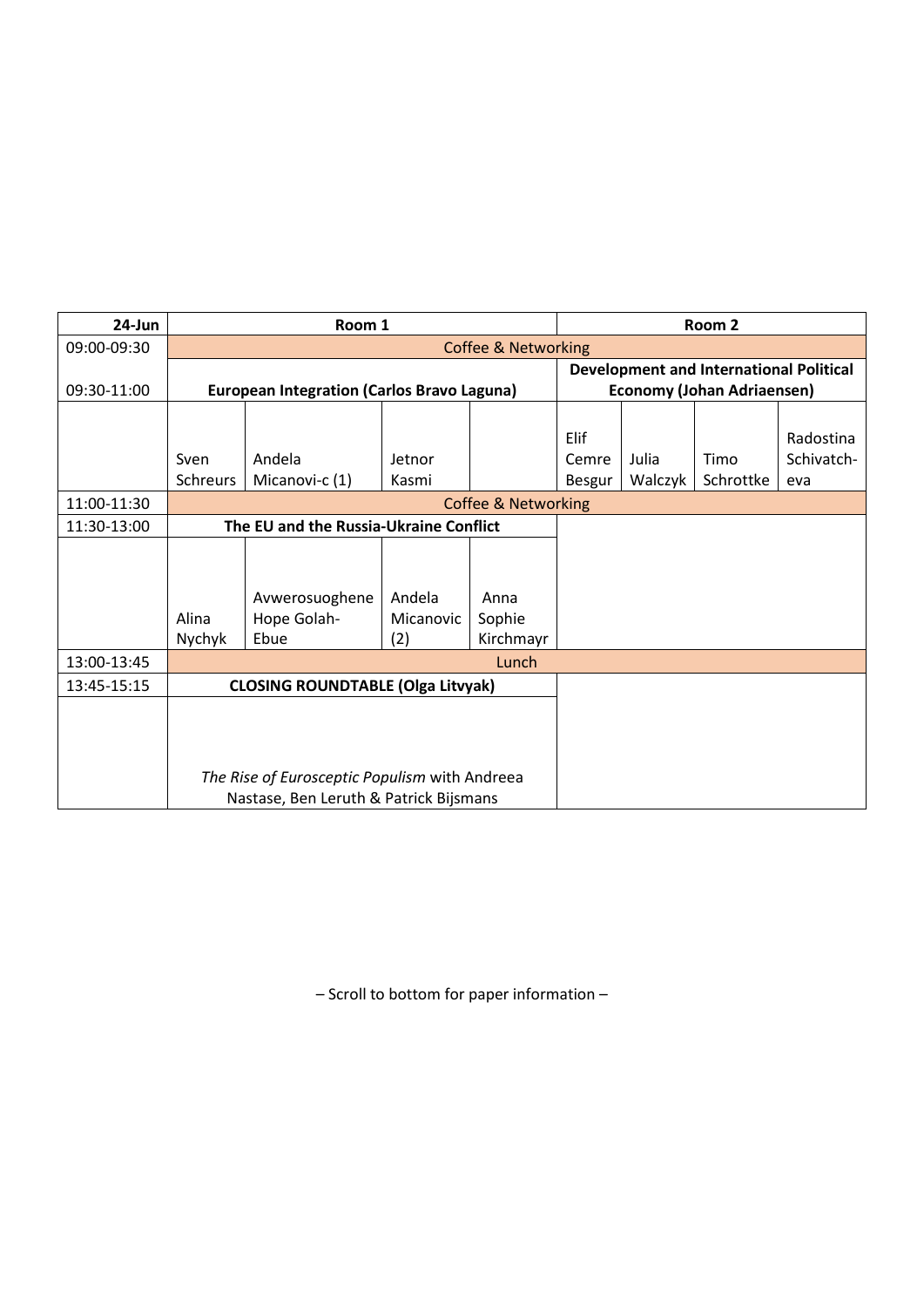**Erva Akin**, Gottfried Wilhelm Leibniz University Hannover. *Questioning the Role of Public Service Media Algorithms in Ensuring Content Diversity Based on European Values: Is it fit for purpose?*

**Elif Cemre Besgur,** University of Trento. *Understanding the Determinants of Investment Screening Mechanism.*

**Daphne Charrotte**, Maastricht University*. The Migration-Defence Nexus: Unravelling the Effect of Migration on Defence Efforts in the EU.*

**Andrea Christou**, University of Edinburgh. *Europe of the People or Europe of Elites? The Influence of Citizen Discourse on EU Foreign Policy Decision-Making.*

**Cristina de Esperanza Picardo**, Kings College London and National University of Singapore. *Revisiting the EU's role as a security actor in Asia: the EU as a soft balancer.*

**Ruben Della Pia**, University of Pisa. *The EMA extended mandate: where are we headed with European involvement in health?*

**Bjarn Eck**, Maastricht University. *Renewed European security situation: What does the public think about increased European defence integration?*

**Yunus Baris Erturk**, Vrije University Amsterdam. *Traditional left/right or new politics? The structure of politicization in the EP's External Relations: The Case of Turkey.*

**Valeria Fappani**, University of Trento. *Flexible Shields: Understanding the Logic of the EUâ€<sup>™</sup>s Instrument to China in a Neoclassical Realist Perspective.*

**Laura Valeria Gheorghiu**, Karl Franzens University Graz. *Unity and extremes.*

**Avwerosuoghene Hope Golah-Ebue**, University of Urbino. *EU-Africa relations in the face of the Russian-Ukraine Crisis: A new Pact for Economic Integration?*

**Unai Gomez** Hernandez, University of Edinburgh. *Systemic competition in a great-power rivalry age: analysing connectivity strategies of the EU and China.*

**Jacob Hickey**, Northumbria University. *The rise and stall of the Comprehensive Agreement on Investment: A discursive institutionalist study of external actor ideational power on EU-China relations.*

**Ayauzhan Kamatayeva**, Deusto University. *Who cares: The Age Gap in electoral turnout across Europe.*

**Jetnor Kasmi**, International Commision on Missing Persons. *Civil Society Initiatives: the key to Albania's EU accession.*

**Anna Sophie Kirchmayr**, Maastricht University. *The EU's Prospects for International Influence Post-Brexit: What Next for European Defence Cooperation?*

**Neli Kirilova**, Corvinus University Budapest. *Conflict Prevention and Power Competition in IR.*

**Andela Micanovic**, University of Luxembourg. *Revival of EU Enlargement Policy: Montenegro on the crossroad of the East and the West (1). Revival of EU Englargement Policy: Southeast Europe in the Shadow of the War in Ukraine (2).*